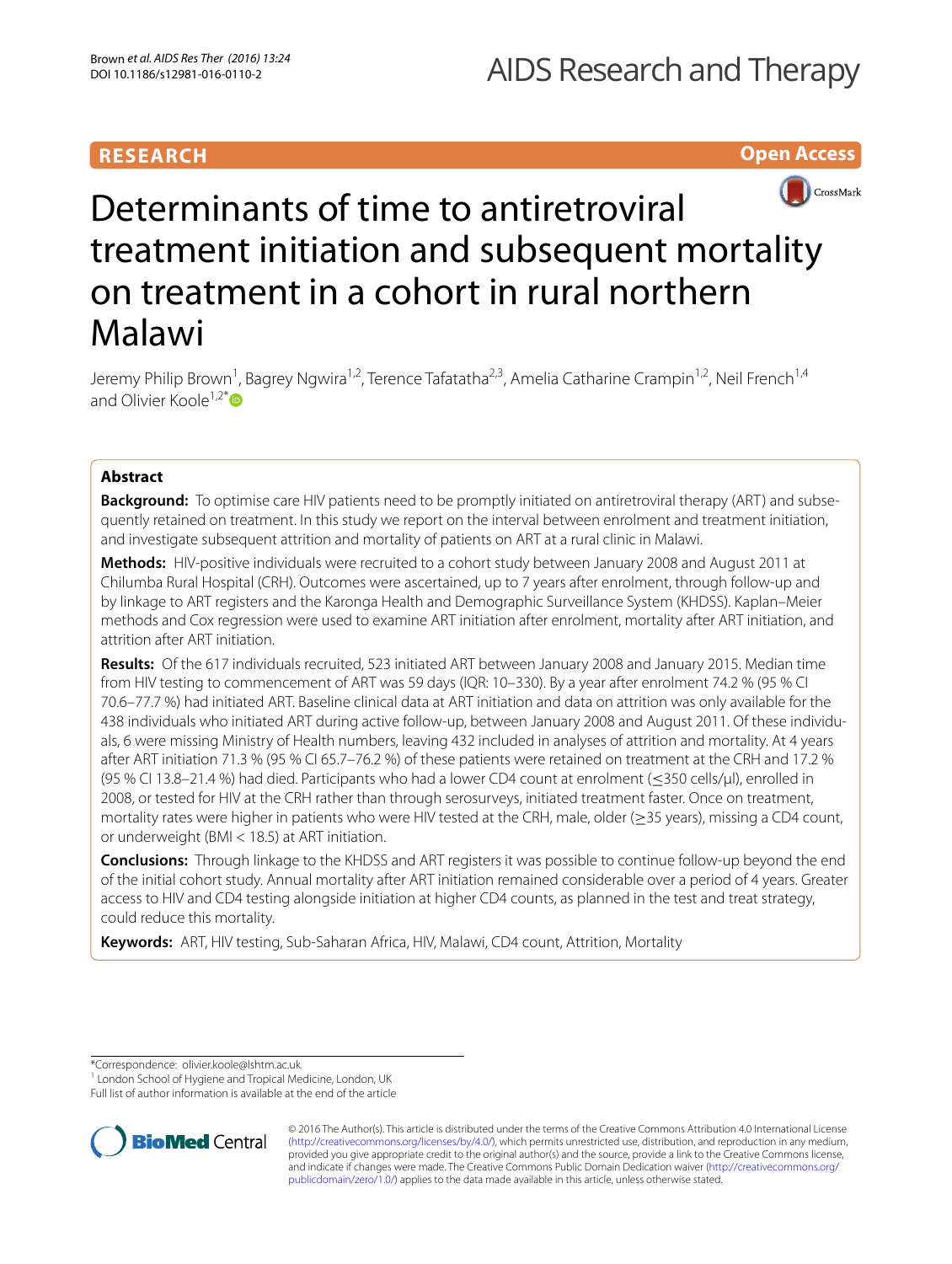# **Background**

Over the last decade access to antiretroviral therapy (ART) has increased substantially worldwide, particularly in sub-Saharan Africa. In Malawi ART coverage has increased from an estimated 31,000–35,000 people receiving ART in 2005 to 431,000 by 2013 [\[1](#page-9-0)[–3](#page-9-1)]. To achieve this scale up of ART, Malawi adopted a public health approach with simplified treatment protocols and decentralised treatment [\[4](#page-9-2), [5\]](#page-9-3).

In January 2003 ART was available at the three largest regional hospitals in Malawi only [\[2](#page-9-4)]. By September 2005 the number of sites providing treatment in Malawi had increased to 60 [[2\]](#page-9-4). In Karonga District, the site of this study, the number of sites to access ART increased from 1 in 2005 to 4 by 2008 [\[6](#page-9-5)]. Decentralisation continued during the follow-up period of this study and by 2012 there were 16 ART clinics in the district [\[6\]](#page-9-5). Increasing peripheralisation of delivery has resulted in continued improvements in mortality [[7,](#page-9-6) [8](#page-10-0)].

While more people are receiving ART, the number eligible has also increased due to changes to the CD4 count threshold at which ART is initiated. In Malawi, in line with new recommendations from the World Health Organisation, the CD4 count threshold increased to 350 cells/ $\mu$ L in 2011, and then to 500 cells/ $\mu$ L in April 2014 [[6,](#page-9-5) [9](#page-10-1)].

To maximise the impact of ART, people living with HIV should be diagnosed early, enrolled and retained in pre-ART care, initiated on ART and retained in ART care. Engagement along the complete treatment cascade will determine the long-term success of the global response to HIV.

This study examines the outcomes of a cohort of individuals with HIV recruited at a rural ART clinic in Karonga District in Malawi. To be eligible for the study, individuals had to be resident in the Karonga Health and Demographic Surveillance Site (KHDSS). The study focuses on ART initiation after enrolment, mortality after ART initiation, and attrition after ART initiation.

# **Methods**

The demography and the epidemiology of HIV in this population are well characterized [\[6,](#page-9-5) [8](#page-10-0), [10](#page-10-2)–[14](#page-10-3)]. Serosurveys were conducted within the KHDSS between 2006 and 2010 [[11](#page-10-4)]. In 2007/2008, at the time of initiation of the cohort study, crude HIV prevalence was estimated to be 6.8 % for adult men and 8.7 % for adult women [\[11\]](#page-10-4). Within the KHDSS it is estimated that by 2010 79 % of women and 85 % of men had been tested for HIV at least once [[11](#page-10-4)].

# **Data collection**

From January 2008 to August 2011 HIV-positive adults attending the ART clinic at Chilumba Rural Hospital (CRH) for the first time were recruited to the cohort study. Those who met the inclusion criteria were registered in the study.

Inclusion criteria were having a documented positive HIV test, being older than 15 years, being resident in the KHDSS, and having given informed consent to participate in the study.

At enrolment patients were interviewed and categorised by WHO stage. Blood was taken for CD4 count testing conducted at the research site laboratory. Between 2008 and 2011, in line with Malawi Ministry of Health Guidelines, HIV-positive individuals were eligible for ART if they were WHO stage III or IV, or had an absolute CD4 count below 250 cells/μL [[15](#page-10-5)]. CD4 count criteria were adjusted upward to 350 cells/ μL in 2011.

Patients initiating ART were given individual and group counselling before being provided with antiretroviral medication. The primary drug regimen used was a fixed-dose combination of stavudine, lamivudine and nevirapine (Triomune® d4T-3TC-NVP).

Both patients who initiated ART and those not initially eligible were scheduled for clinical assessment every 3 months. CD4 count testing was offered every 6 months. Those who became eligible for treatment on the basis of WHO stage or CD4 count were initiated on ART. Participants were visited at home if they were more than a month late for a clinic appointment and had given consent for such home visits at enrolment.

Active follow-up through the cohort study continued up until August 2011 at which point routine collection of clinical data ceased and patients entered usual care with less frequent appointments and reduced CD4 cell count monitoring. Thereafter outcome ascertainment was conducted by reviewing the CRH ART register in July 2013 for information on retention and mortality of participants who initiated ART during active-follow up, reviewing KHDSS data up to January 2015 for information on mortality and ART initiation status, and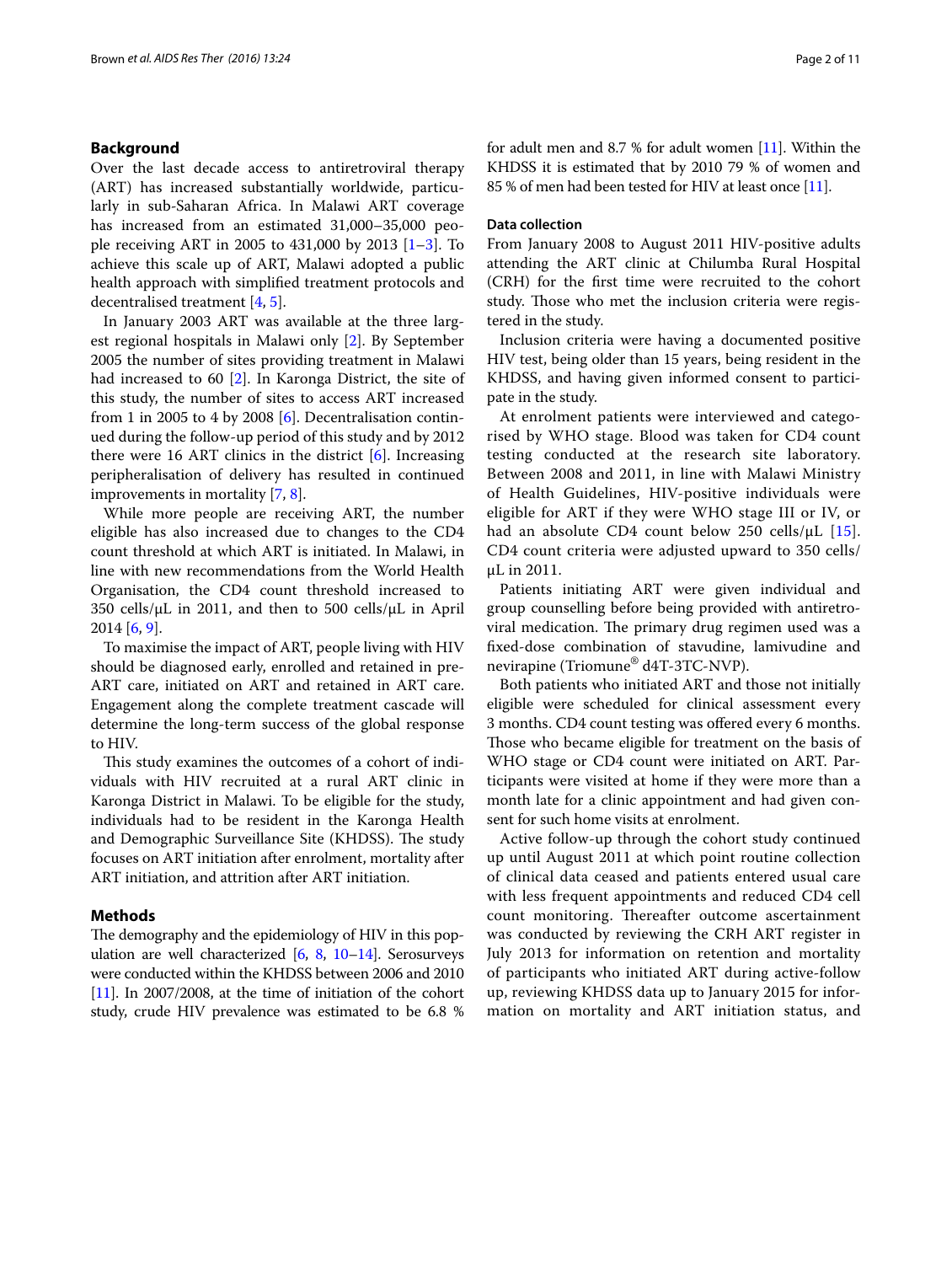examining data from all ART registers in Karonga District up to August 2014 for information on ART initiation status.

Patients who enrolled in the study but initiated treatment outside of active follow-up (i.e. at another ART clinic in the district or after the initial cohort ended), were identified through the KHDSS and through ART registers of all clinics in Karonga District linked by identifiers collected from consenting individuals in a separate study [\[6](#page-9-5)]. All participants of the KHDSS selfreport on HIV and ART status, through an annual survey. The utility of HIV and ART status self-reporting has been demonstrated by a separate study in Karonga District [\[16](#page-10-6)].

All deaths of KHDSS participants are registered by a medical assistant who conducts a verbal autopsy [\[10](#page-10-2)]. An earlier evaluation found that 99 % of deaths were captured through the KHDSS over a 2 year period [[17\]](#page-10-7). The ART clinic at which this study was conducted is the main government health facility within the boundaries of the KHDSS [[10\]](#page-10-2).

# **Data analysis**

Kaplan–Meier methods and Cox regression were used to examine ART initiation after enrolment, attrition after ART initiation, and mortality after ART initiation.

All enrolled patients over 15 years old were included in survival analyses examining ART initiation after enrolment. Individuals who were not recorded to have initiated ART in the ART registers or the KHDSS were censored at the last date reported alive and not on ART. Univariable and multivariable Cox regression analyses were used to examine the effect of age at enrolment, sex, enrolment year, CD4 count at enrolment, and route of HIV testing, on ART initiation.

Only enrolled patients who initiated ART at the study clinic during active follow-up (January 2008 to August 2011), and who had a Ministry of Health ID number (needed to identify patients on the CRH ART register), were included in the analyses of time from ART initiation to attrition or death. Individuals who initiated ART at other clinics or outside of active follow-up were excluded from these analyses due to a lack of clinical data on baseline patient characteristics at ART initiation and data on attrition from the CRH ART register.

Attrition was defined as a one-time event of either loss to follow-up from the CRH ART clinic or death. For all

patients the end date was their last clinic visit before July 2013 when the CRH ART register was reviewed in depth. Those patients who had not been to an appointment at the CRH in the 4 months before 1st July 2013 were considered to be non-retained, either through loss to followup or death. Clinic appointments were every 3 months and, in line with the study protocol, patients more than 1 month late for an appointment were considered to have defaulted.

In the analysis of mortality participants who were not reported to have died in either the KHDSS or in the CRH ART register were censored on the most recent date known to be alive and resident in the KHDSS.

For Cox regression analyses of mortality, characteristics at ART initiation were included if they had previously been identified to, or could plausibly, affect the outcome. The following baseline variables were included in survival analyses: sex, age, body mass index (BMI), CD4 count, WHO stage and year ART initiated. All variables included in univariable analysis were included in the multivariable Cox regression analysis with the exception of WHO stage, which was excluded as it is strongly correlated with CD4 count.

For all Cox regression analyses the significance of each factor was tested using likelihood ratio tests and the proportional hazard assumption was assessed using Schoenfeld residuals.

All statistical analyses were performed using Stata 12.0 (Stata Corporation, College Station, TX, USA).

# **Ethics, consent and permissions**

This research was approved by the National Health Sciences Research Committee in Malawi (NHSRC#419 & #448) and the Ethics Committee of the London School of Hygiene and Tropical Medicine (LSHTM#5081 & #5214). Informed consent was obtained from all patients who took part in this study.

# **Results**

# **Enrolment**

Between January 2008 and August 2011, 617 patients with HIV were enrolled in the cohort study (Fig. [1](#page-3-0) and Table [1](#page-4-0)). Participants were more likely to be female (59.8 %). The median age was 37 years and the median CD4 count was 239 cells/μL. The route of HIV testing was split with 44.6 % of participants having been tested at the CRH, 44.9 % at their home through a HIV serosurvey,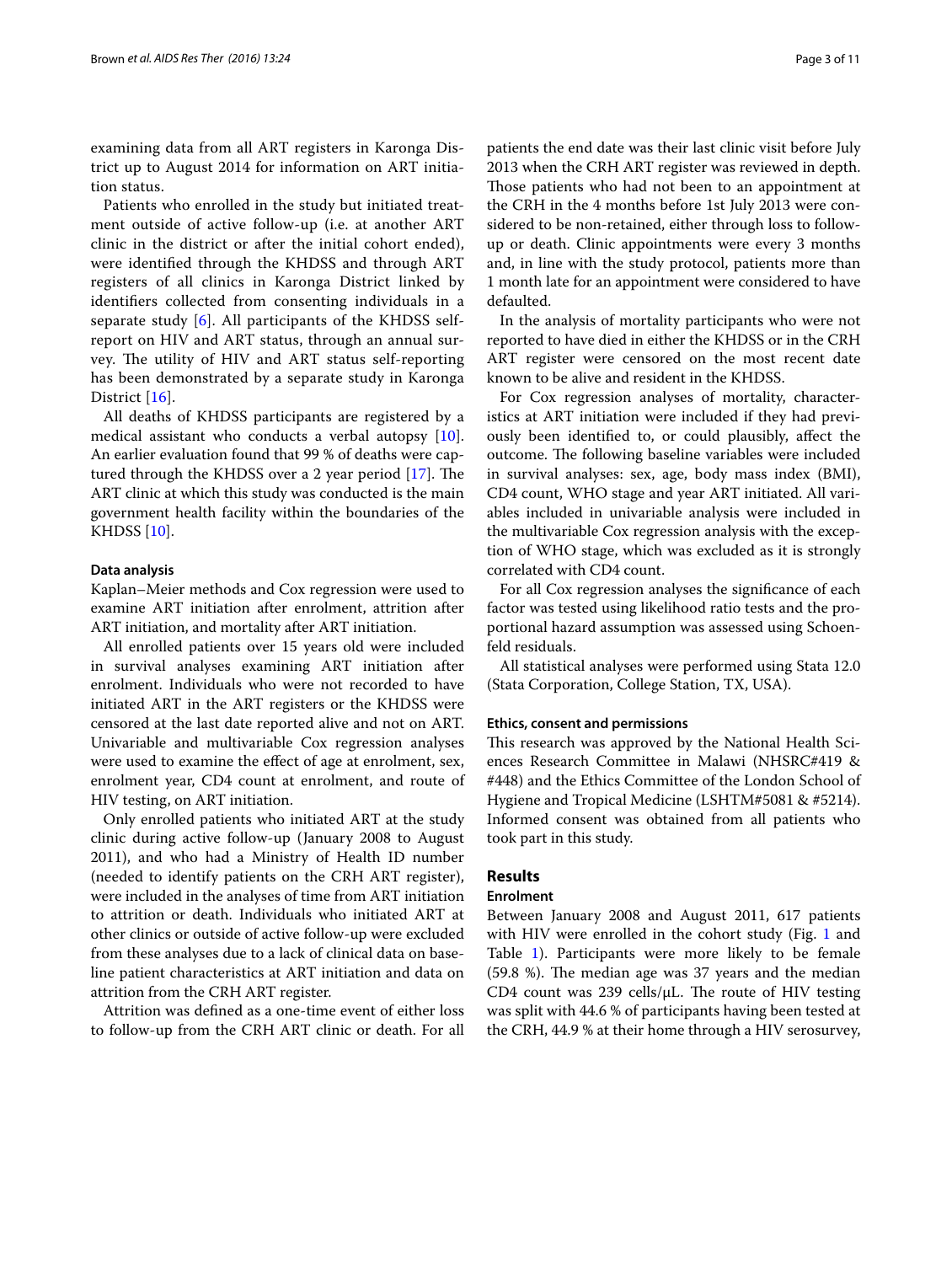

<span id="page-3-0"></span>and 10.5 % of participants missing information on route of HIV testing.

# **ART initiation**

Between January 2008 and January 2015, 523 participants were recorded to have initiated ART. The majority of participants initiated ART within 3 months of enrolment (65.7 %, 95 % CI 61.8–69.4 %). The proportion who had initiated ART increased to 74.2 % (95 % CI 70.6–77.7 %) by 1 year, 80.3 % (95 % CI 76.9–83.4 %) by 2 years, 84.2 % (95 % CI 81.1–87.1 %) by 3 years, 88.0 % (95 % CI 85.0– 90.6 %) by 4 years, and 90.8 % (95 % CI 87.9–93.3 %) by 5 years after enrolment (Fig. [2](#page-5-0)). Among the 315 participants with a CD4 count at enrolment of less than or equal to 250 cells/ $\mu$ L, 294 (93.3 %) initiated ART promptly, within 3 months of enrolment.

Of the 94 individuals with no recorded ART initiation, 91 had a CD4 count at enrolment. Median CD4 count among these 91 individuals was 507 cells/μL (IQR: 381– 676). Among the 94 individuals with no recorded ART initiation date there were 13 recorded deaths, 8 of which occurred in the first 200 days following enrolment.

Median time to initiate ART, among the 523 who started treatment, was 59 days from HIV testing (IQR: 10–330) and 10 days from enrolment (IQR: 3–87). The median time to initiate ART after HIV testing was greater in those who started ART after being tested through a HIV serosurvey (189 days; IQR: 41–597) compared to those tested at the CRH (16 days; IQR: 6–94).

In both univariable and adjusted multivariable analysis of ART initiation there is strong evidence that CD4 count at enrolment, year of enrolment, and route of HIV testing are associated with rate of ART initiation (Fig. [3](#page-5-1) and Table [2](#page-6-0)). The ART initiation rate is higher in participants who had tested for HIV at the CRH, had a CD4 count less than or equal to 350 cells/μL at enrolment, and those who were enrolled in 2008. There is strong evidence for a higher rate of ART initiation in men in univariable analysis. However, in adjusted analysis this effect disappeared.

Of the 523 individuals who initiated ART, only the 432 who initiated ART during active follow-up and had a Ministry of Health ID number were included in analyses of attrition and mortality (Fig. [1](#page-3-0) and Table [3](#page-7-0)). The 85 individuals who initiated ART outside of active-follow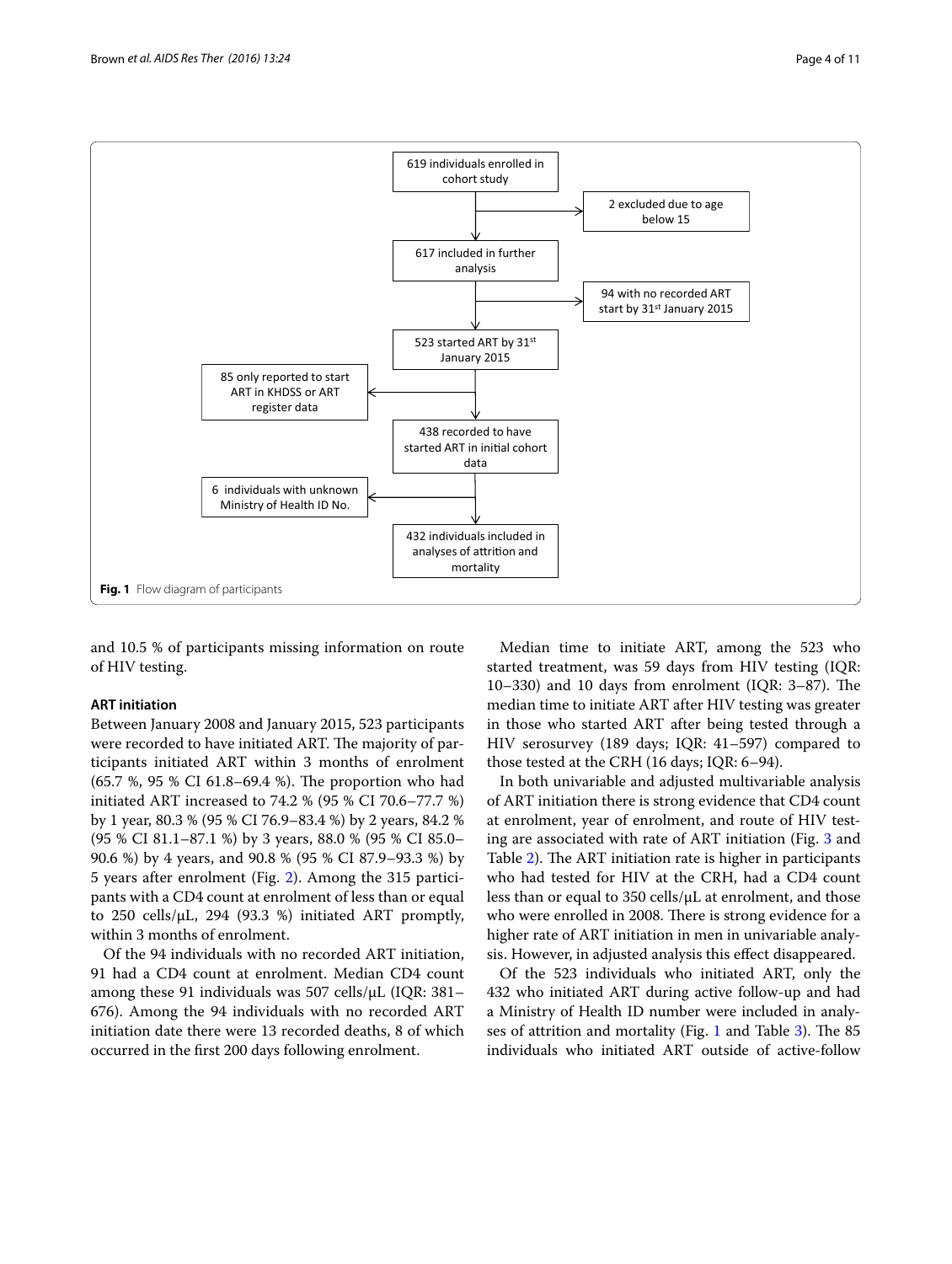<span id="page-4-0"></span>**Table 1 Patient characteristics at enrolment to the study**

| Total—n                         | 617              |
|---------------------------------|------------------|
| Registered within KHDSS-n (%)   | 566 (92)         |
| Route of HIV testing—n (%)      |                  |
| <b>CRH</b>                      | 275 (45)         |
| HIV serosurvey                  | 277 (45)         |
| Missing                         | 65 (11)          |
| Sex-n (%)                       |                  |
| Male                            | 248 (40)         |
| Female                          | 369 (60)         |
| Age-n (%)                       |                  |
| $15 - 34$                       | 257 (42)         |
| $\geq$ 35                       | 360 (58)         |
| Median age-years                | 37.0             |
| Weight-kg                       |                  |
| Median (IQR)                    | 52.6 (47.8-59.0) |
| Median BMI                      | 20.2             |
| Year-n (%)                      |                  |
| 2008                            | 227 (37)         |
| 2009                            | 175 (28)         |
| 2010                            | 148 (24)         |
| 2011                            | 67 (11)          |
| WHO stage-n (%)                 |                  |
| I                               | 122 (20)         |
| $\mathsf{II}$                   | 251 (41)         |
| Ш                               | 196 (32)         |
| IV                              | 48 (8)           |
| CD4 count-n (%)                 |                  |
| $\leq$ 250 cells/µL             | 315 (51)         |
| 251-350 cells/µL                | 93 (15)          |
| 351-500 cells/µL                | 85 (14)          |
| >500 cells/µL                   | 109 (18)         |
| Missing                         | 15(2)            |
| Median CD4 count-cells/µL (IQR) |                  |
| Overall                         | 239 (122–420)    |
| By sex                          |                  |
| Male                            | 188 (89 - 345)   |
| Female                          | 273 (152-466)    |
| By route of HIV testing         |                  |
| <b>CRH</b>                      | 187 (85 - 382)   |
| HIV serosurvey                  | 277 (156-468)    |
| Missing                         | 240 (127-404)    |

up were excluded as they had no baseline clinical data at ART initiation or data on attrition. The 6 individuals with unknown Ministry of Health ID number were excluded as ID number was needed to link to data in the ART register.

At ART initiation patients were more likely to be WHO Stage III or IV (58 %). The median CD4 count was 156 cells/μL. Patients who had tested for HIV through a serosurvey rather than at the CRH had higher CD4 counts on average (Table [3](#page-7-0)).

# **Attrition on ART**

Between January 2008 and July 2013, 101 of 432 individuals who started ART were lost to follow-up or died according to the CRH ART register. Of these 101 individuals 67 (15.5 % of those who initiated ART) were recorded as lost to follow-up and 34 (7.9 %) as dead. By cross-linking to the KHDSS it was possible to identify that 20 of the 67 individuals reported as lost to follow-up had died within 6 months of their last appointment.

At 3 months after ART initiation an estimated 92.1 % (95 % CI 89.1–94.3 %) of patients were retained on treatment (Fig. [4](#page-8-0)). Retention decreases to 87.3 % (95 % CI 83.7–90.1 %) by 1 year, 82.8 % (95 % CI 78.8–86.2 %) by 2 years, 79.2 % (95 % CI 74.8–83.0 %) by 3 years, and 71.3 % (95 % CI 65.7–76.2 %) by 4 years after initiation.

## **Mortality on ART**

In an analysis of mortality using both KHDSS and CRH ART register data, 74 of 432 participants were recorded to have died between January 2008 and January 2015.

At 3 months after initiation an estimated 4.2 % (95 % CI 2.7–6.6 %) had died. This increased to 8.0 % (95 % CI 5.8– 11.1 %) by 1 year, 12.2 % (95 % CI 9.4–15.7 %) by 2 years, 14.0 % (95 % CI 11.0–17.8 %) by 3 years, 17.2 % (95 % CI 13.8–21.4 %) by 4 years, and 18.1 % (95 % CI 14.5–22.4 %) by 5 years.

There was strong evidence that all of the variables included in the adjusted analysis, with the exception of year of ART initiation, were associated with mortality (Table [4\)](#page-9-7). Lower BMI (<18.5), male sex, missing CD4 count, and older age  $(\geq 35$  years) were associated with increased mortality. Individuals who had been tested for HIV through the CRH had a higher mortality rate than those tested through a HIV serosurvey.

# **Discussion**

Prompt initiation of ART, retention on treatment and the prevention of mortality are key components to successful HIV control and treatment. Through linkage to a demographic surveillance system and ART registers this study was able to ascertain ART initiation date and vital status of a cohort of people with HIV up to 7 years after enrolment.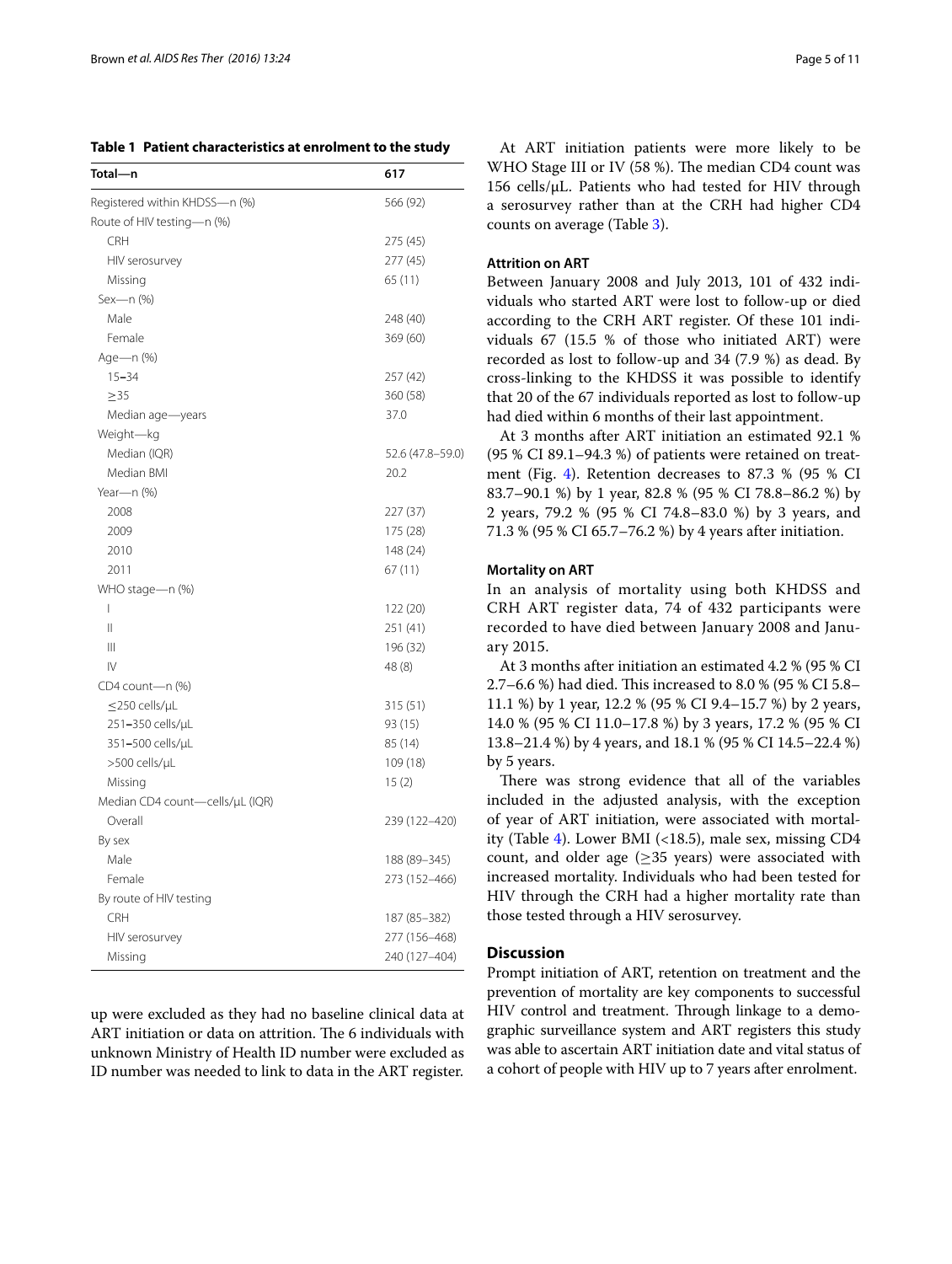

<span id="page-5-1"></span><span id="page-5-0"></span>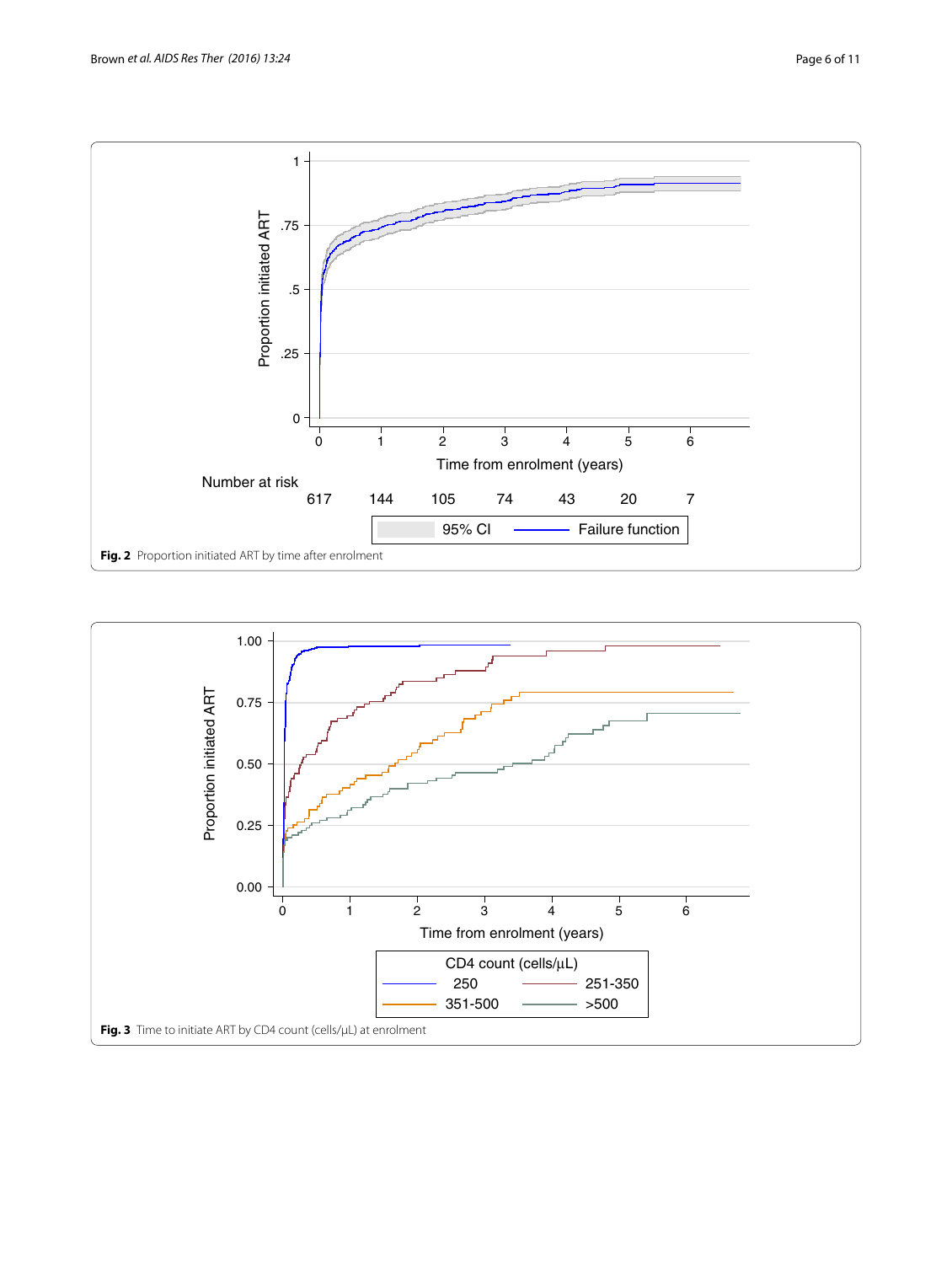| <b>Factor</b>                     | Unadjusted analysis |               |         | <b>Adjusted analysis</b> |               |         |
|-----------------------------------|---------------------|---------------|---------|--------------------------|---------------|---------|
|                                   | <b>Hazard ratio</b> | 95 % CI       | p-value | <b>Hazard ratio</b>      | 95 % CI       | p-value |
| Sex                               |                     |               | 0.012   |                          |               | 0.930   |
| Male                              | $1$ (ref)           |               |         | $1$ (ref)                |               |         |
| Female                            | 0.80                | $0.67 - 0.95$ |         | 0.99                     | $0.83 - 1.19$ |         |
| Age at enrolment                  |                     |               | 0.259   |                          |               | 0.996   |
| $15 - 34$                         | $1$ (ref)           |               |         | $1$ (ref)                |               |         |
| $\geq$ 35                         | 1.11                | $0.93 - 1.32$ |         | 1.00                     | $0.83 - 1.20$ |         |
| CD4 count (cells/µL) at enrolment |                     |               | < 0.001 |                          |               | < 0.001 |
| $\leq$ 250                        | $1$ (ref)           |               |         | $1$ (ref)                |               |         |
| $251 - 350$                       | 0.36                | $0.28 - 0.47$ |         | 0.35                     | $0.27 - 0.46$ |         |
| $351 - 500$                       | 0.18                | $0.13 - 0.25$ |         | 0.17                     | $0.13 - 0.24$ |         |
| >500                              | 0.12                | $0.09 - 0.16$ |         | 0.12                     | $0.09 - 0.17$ |         |
| Missing                           | 0.71                | $0.40 - 1.27$ |         | 0.74                     | $0.41 - 1.33$ |         |
| Year of enrolment                 |                     |               | 0.002   |                          |               | < 0.001 |
| 2008                              | $1$ (ref)           |               |         | $1$ (ref)                |               |         |
| 2009                              | 0.69                | $0.56 - 0.86$ |         | 0.62                     | $0.49 - 0.77$ |         |
| 2010                              | 0.89                | $0.71 - 1.11$ |         | 0.74                     | $0.59 - 0.93$ |         |
| 2011                              | 0.66                | $0.48 - 0.91$ |         | 0.60                     | $0.44 - 0.83$ |         |
| Route of HIV testing              |                     |               | < 0.001 |                          |               | 0.009   |
| <b>CRH</b>                        | $1$ (ref)           |               |         | $1$ (ref)                |               |         |
| HIV serosurvey                    | 0.71                | $0.59 - 0.85$ |         | 0.75                     | $0.62 - 0.91$ |         |
| Missing                           | 1.04                | $0.77 - 1.41$ |         | 1.01                     | $0.74 - 1.38$ |         |

<span id="page-6-0"></span>**Table 2 Factors affecting time to initiate ART**

The majority of patients initiated ART within 1 year of enrolment (74.2 %). Testing for HIV through the CRH rather than through a HIV serosurvey was associated with more rapid ART initiation, a higher CD4 count at initiation, and increased mortality. This finding highlights the importance of HIV testing uptake and access. Furthermore, it underlines the need to have both facilitybased testing to access the sickest patients as well as large scale community testing, with the different approaches accessing different HIV populations.

This study has a number of advantages including extended follow-up, accurate death data from the KHDSS, and linkage to district wide ART registers. ART delivery at the CRH used government designed and initiated protocols. Where a difference existed it was the presence of Karonga Prevention Study (KPS) clinical staff and proximity to the KPS laboratory where CD4 count testing was undertaken. The link to the research site may have impacted the perceived quality of and access to care and the speed of CD4 count testing. Thus the site functioned more like a bigger hospital clinic setting than a rural health centre.

# **ART initiation**

As would be expected CD4 count was strongly associated with more rapid initiation of ART with an unadjusted hazard ratio of 0.12 (95 % CI 0.09–0.16) in patients with a CD4 count above 500 cells/μL at enrolment compared to below 250 cells/μL.

Enrolment decreased annually throughout the study as a result of the continuing decentralisation of ART provision. Individuals who enrolled in 2008 initiated ART more rapidly than those who enrolled in subsequent years. We would suggest that this is a consequence of establishing the research team within the clinic and providing CD4 count testing that encouraged a backlog of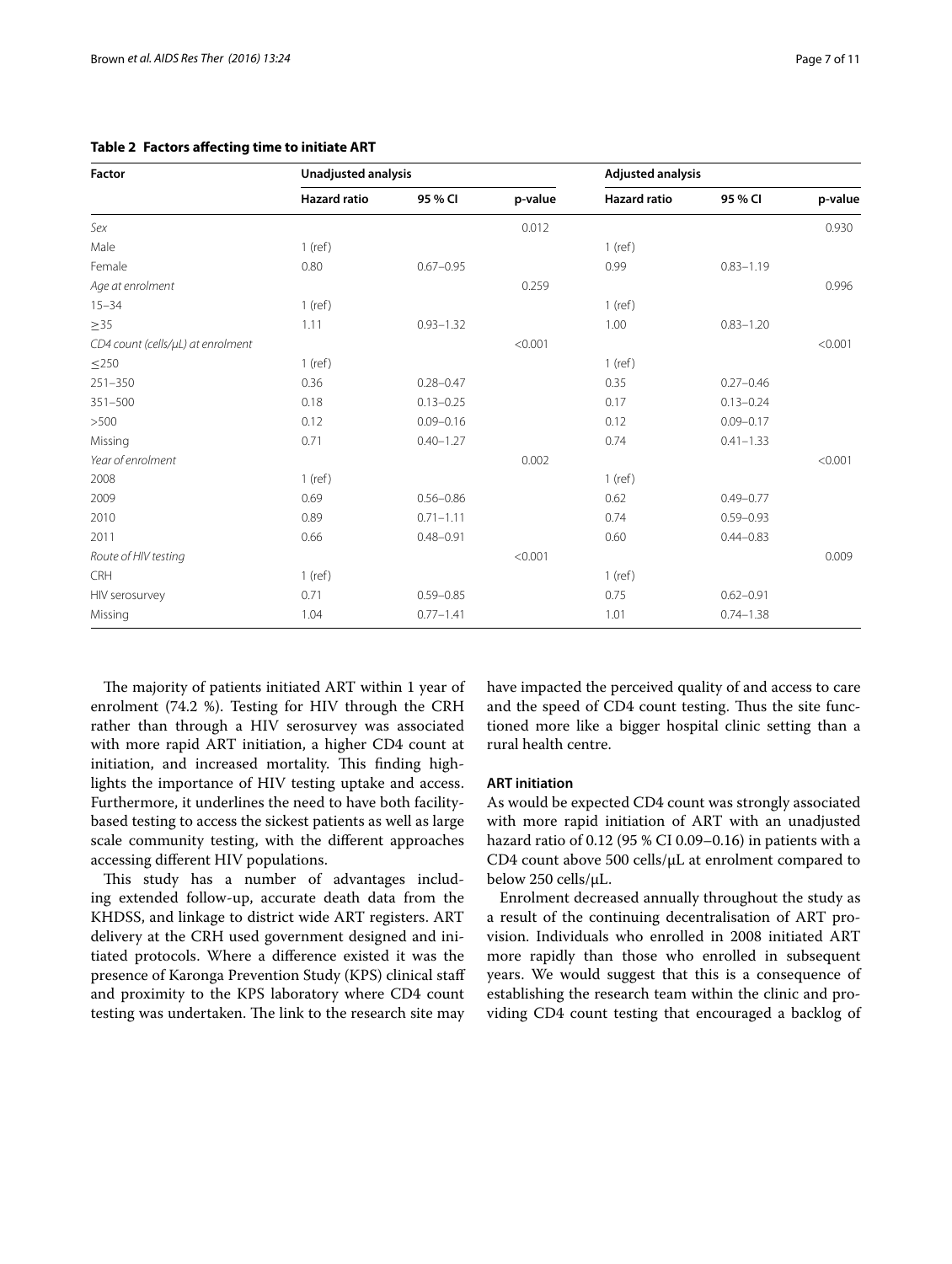<span id="page-7-0"></span>

|                                                 | Table 3 Characteristics of patients included in analyses |  |  |  |  |  |
|-------------------------------------------------|----------------------------------------------------------|--|--|--|--|--|
| of attrition and mortality at initiation of ART |                                                          |  |  |  |  |  |

| Total-n                         | 432              |
|---------------------------------|------------------|
| Registered within KHDSS-n (%)   | 398 (92)         |
| Route of HIV testing-n (%)      |                  |
| CRH                             | 203 (47)         |
| HIV serosurvey                  | 181 (42)         |
| Missing                         | 48 (11)          |
| Sex-n (%)                       |                  |
| Male                            | 189 (44)         |
| Female                          | 243 (56)         |
| Age—n (%)                       |                  |
| $15 - 34$                       | 162 (38)         |
| $\geq$ 35                       | 270 (63)         |
| Median age—years                | 38.0             |
| Weight-kg                       |                  |
| Median (IQR)                    | 52.9 (46.8–58.4) |
| Missing-n (%)                   | 12(3)            |
| Median BMI                      | 20.1             |
| Year of ART initiation-n (%)    |                  |
| 2008                            | 150 (35)         |
| 2009                            | 106 (25)         |
| 2010                            | 117(27)          |
| 2011                            | 59 (14)          |
| WHO stage—n (%)                 |                  |
| 1                               | 49 (11)          |
| 2                               | 134 (31)         |
| 3                               | 203 (47)         |
| 4                               | 46 (11)          |
| CD4 count-n (%) cells/µL        |                  |
| $\leq$ 250                      | 285 (66)         |
| $251 - 350$                     | 33(8)            |
| $351 - 500$                     | 14(3)            |
| >500                            | 9(2)             |
| Missing                         | 91 (21)          |
| Median CD4 count-cells/µL (IQR) |                  |
| Overall                         | 156 (77–227)     |
| By route of HIV testing         |                  |
| CRH                             | 139 (62–222)     |
| HIV serosurvey                  | 167 (108-227)    |
| Missing                         | 169 (69-244)     |
| Starting Regimen-n (%)          |                  |
| d4T-3TC-NVP <sup>a</sup>        | 431 (99.8)       |
| TDF-3TC-EFV <sup>b</sup>        | 1(0.2)           |
| Clinical Details-n (%)          |                  |
| Weight loss >10 %               | 107(25)          |
| Oral candidiasis                | 74 (17)          |
| Severe bacterial infection      | 72 (17)          |
| Unexplained fever >1 month      | 32(7)            |
| Wasting syndrome                | 14(3)            |
| Pulmonary tuberculosis          | 12(3)            |
| Kaposi's sarcoma                | 10(2)            |

# **Table 3 continued**

| Total-n                     | 432  |
|-----------------------------|------|
| Oesophageal candidiasis     | 9(2) |
| Extrapulmonary tuberculosis | 5(1) |

<sup>a</sup> Stavudine, lamivudine and nevirapine

**b** Tenofovir disoproxil fumarate, lamivudine and efavirenz

individuals who were otherwise well and had failed to attend or initiate ART earlier.

Women initiated ART at a significantly slower rate than men in an unadjusted analysis, which corresponds with findings from other studies [[18,](#page-10-8) [19\]](#page-10-9). However, after adjusting for CD4 count this effect disappeared. Men on average presented with lower CD4 counts than women, which may explain this effect [[20\]](#page-10-10). Suggested causes for men presenting with lower CD4 counts include stigma and social factors [\[21\]](#page-10-11). Another possible explanation is that CD4 counts may drop faster in men than women [[22\]](#page-10-12).

Patients tested for HIV at home as part of a HIV serosurvey initiated ART less rapidly than those tested at the CRH. People who present to a clinic with undiagnosed HIV often do so due to illness [\[23](#page-10-13), [24](#page-10-14)]. HIV serosurveys can identify individuals with clinically unapparent HIV infection who would not otherwise present to a clinic. Despite the longer time to start treatment, patients tested for HIV through a serosurvey still initiated ART with on average higher CD4 counts and had reduced mortality.

As highlighted by these findings, HIV testing is the essential first step in HIV care. To increase uptake the WHO recommends community-based HIV testing services, provider initiated testing and counselling, and provision of testing services by lay workers using rapid diagnostic tests [[25\]](#page-10-15). It is estimated that in 2013 45 % of people (aged 15–49) living with HIV in sub-Saharan Africa knew their HIV serostatus [\[1](#page-9-0)]. Uptake of HIV testing will have to increase substantially to meet the UNAIDS target of 90 % of people living with HIV knowing their serostatus by 2020 [[26](#page-10-16)]. A promising strategy to further increase uptake, which is currently being evaluated, is HIV self-testing [\[27](#page-10-17)].

# **Retention on ART**

For those patients who initiated ART, retention on treatment was high. A systematic review of sub-Saharan ART programmes between 2007 and 2009 found that the average retention at 1 year was 80.2 and 72.3 % at 3 years. [[28\]](#page-10-18). The figures for this study are even more favourable with retention of 87.3 % at 1 year and 79.2 % at 3 years.

The retention rate reported is likely to be an underestimate of true retention in treatment as some individuals lost to follow up will have transferred to an ART clinic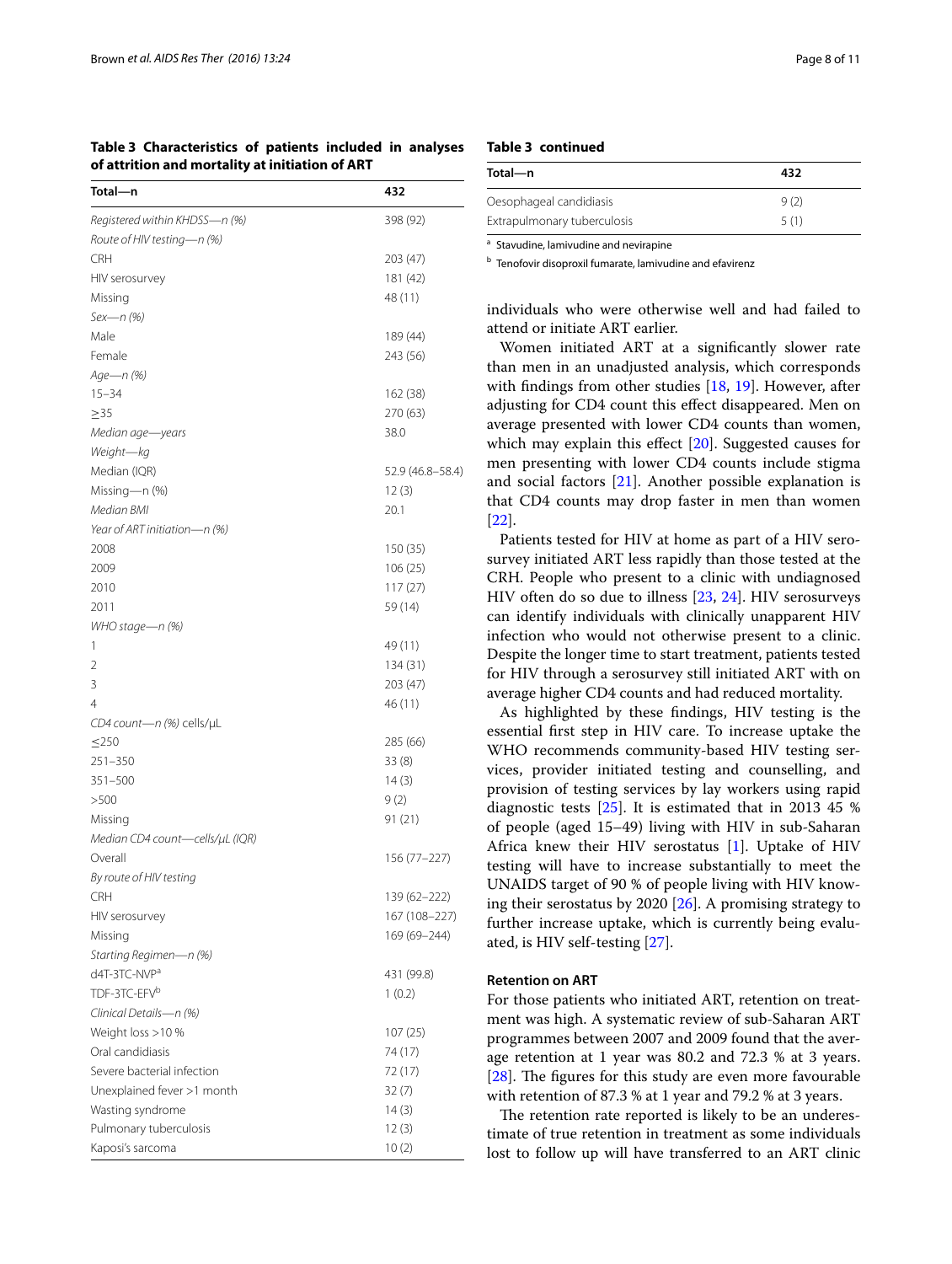

<span id="page-8-0"></span>other than the CRH, an outcome that is difficult to track with current health informatics systems in Malawi. This is one reason for the lower retention rates in this study than reported in a different study looking at all ART clinics in Karonga District in 2011/2012 [[6](#page-9-5)].

# **Mortality on ART**

The mortality rate reported in this cohort is substantially higher than a pooled estimate from European studies, but comparable to other studies in sub-Saharan Africa that similarly account for unreported deaths amongst patients lost to follow up [\[29,](#page-10-19) [30](#page-10-20)]. The association between male sex, older age, low BMI and low CD4 count with increased mortality replicate findings from other studies [\[20,](#page-10-10) [29,](#page-10-19) [31](#page-10-21)[–33\]](#page-10-22).

Men initiated ART at an older age and with more advanced disease. After adjusting for age and CD4 count, sex remained strongly associated with mortality. Higher mortality in male ART patients has been linked to lower retention on treatment and lower immune reconstitution [[20,](#page-10-10) [34\]](#page-10-23). Residual confounding by CD4 count is an additional explanation for the remaining association.

With the increase in the CD4 count threshold for ART initiation to 500 cells/μL in 2014 the proportion of patients initiating ART early is likely to increase. Earlier initiation of treatment has been linked to prevention of transmission and improved clinical outcomes [[35](#page-10-24)[–38](#page-10-25)]. However, for the positive effect of early ART initiation on patient outcomes and HIV transmission to be realized, greater HIV testing coverage is needed alongside more CD4 count testing. As of 2012 only 11 % of facilities in Malawi with HIV services had the capability to perform CD4 testing [\[39\]](#page-10-26).

# **Conclusions**

Through linkage to a demographic surveillance system and ART registers we were able to extend follow-up beyond the initial cohort study and obtain more accurate outcome data. Patients who had tested for HIV through a serosurvey rather than at the CRH clinic initiated ART with on average higher CD4 counts and subsequently had reduced mortality. More broadly, for patients on ART annual mortality over a period of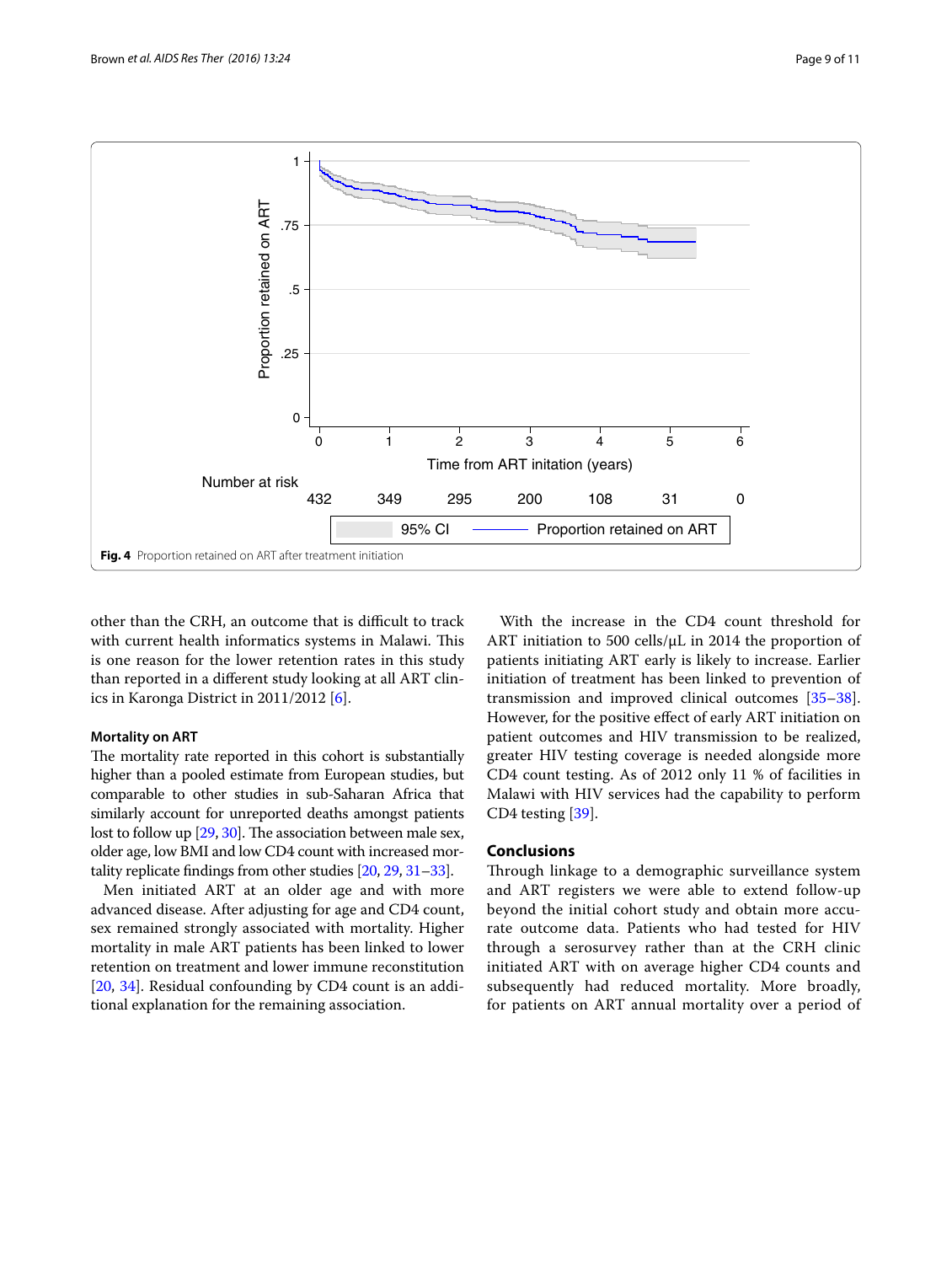| <b>Factor</b>          | Unadjusted analysis |               |         | <b>Adjusted analysis</b> |               |         |  |
|------------------------|---------------------|---------------|---------|--------------------------|---------------|---------|--|
|                        | <b>Hazard ratio</b> | 95 % CI       | p-value | <b>Hazard ratio</b>      | 95 % CI       | p-value |  |
| Sex                    |                     |               | 0.016   |                          |               | 0.040   |  |
| Male                   | $1$ (ref)           |               |         | $1$ (ref)                |               |         |  |
| Female                 | 0.57                | $0.36 - 0.90$ |         | 0.61                     | $0.38 - 0.98$ |         |  |
| Age                    |                     |               | 0.051   |                          |               | 0.039   |  |
| $15 - 34$              | $1$ (ref)           |               |         | $1$ (ref)                |               |         |  |
| $\geq 35$              | 1.64                | $0.98 - 2.74$ |         | 1.72                     | $1.01 - 2.92$ |         |  |
| BMI                    |                     |               | 0.019   |                          |               | 0.023   |  |
| $\geq$ 18.5            | $1$ (ref)           |               |         | $1$ (ref)                |               |         |  |
| < 18.5                 | 1.82                | $1.12 - 2.95$ |         | 1.65                     | $1.00 - 2.72$ |         |  |
| Missing                | 3.02                | $1.08 - 8.41$ |         | 3.97                     | 1.33-11.91    |         |  |
| CD4 count (cells/µL)   |                     |               | 0.021   |                          |               | 0.010   |  |
| $\leq$ 250             | $1$ (ref)           |               |         | $1$ (ref)                |               |         |  |
| >250                   | 0.66                | $0.28 - 1.54$ |         | 0.60                     | $0.25 - 1.47$ |         |  |
| Missing                | 1.87                | $1.13 - 3.10$ |         | 2.09                     | $1.19 - 3.69$ |         |  |
| WHO stage              |                     |               | < 0.001 |                          |               |         |  |
| 1 & 11                 | $1$ (ref)           |               |         |                          |               |         |  |
| III & IV               | 3.68                | $2.02 - 6.71$ |         |                          |               |         |  |
| Year of ART initiation |                     |               | 0.535   |                          |               | 0.859   |  |
| 2008                   | $1$ (ref)           |               |         | $1$ (ref)                |               |         |  |
| 2009                   | 1.07                | $0.57 - 2.01$ |         | 0.95                     | $0.49 - 1.84$ |         |  |
| 2010                   | 1.48                | $0.81 - 2.68$ |         | 1.25                     | $0.67 - 2.31$ |         |  |
| 2011                   | 1.46                | $0.68 - 3.12$ |         | 1.07                     | $0.47 - 2.45$ |         |  |
| Route of HIV testing   |                     |               | 0.010   |                          |               | 0.004   |  |
| CRH                    | $1$ (ref)           |               |         | $1$ (ref)                |               |         |  |
| HIV serosurvey         | 0.47                | $0.28 - 0.81$ |         | 0.43                     | $0.25 - 0.74$ |         |  |
| Missing                | 1.07                | $0.55 - 2.07$ |         | 1.07                     | $0.54 - 2.10$ |         |  |

# <span id="page-9-7"></span>**Table 4 Effect of factors at ART initiation on mortality of patients**

4 years after ART initiation was considerable. Increased coverage of HIV and CD4 testing combined with earlier initiation of ART, as now recommended, could reduce this mortality.

#### **Authors' contributions**

NF conceived and oversaw implementation of the ART clinical cohort. BN and TT contributed to study design and data collection. AC designed and oversaw implementation of the KHDSS, the survey/clinic linkages and the linkages with other clinics. JB collected additional follow-up data, analysed the data and drafted the manuscript. OK supervised data cleaning and analysis and reviewed and edited all drafts of the manuscript. All authors read and approved the final manuscript.

#### **Author details**

London School of Hygiene and Tropical Medicine, London, UK.<sup>2</sup> Karonga Prevention Study, Chilumba, Malawi. 3 Centre for Neglected Tropical Diseases, Liverpool School of Tropical Medicine, Liverpool, UK. 4 Institute of Infection and Global Health, University of Liverpool, Liverpool, UK.

#### **Acknowledgements**

We would like to thank the participants and the staff at the study clinic. This study was funded by the Wellcome Trust (WT096249 and WT079827). JB received funding from the London School of Hygiene and Tropical Medicine.

#### **Competing interests**

The authors declare that they have no competing interests.

Received: 22 February 2016 Accepted: 30 June 2016 Published online: 08 July 2016

#### **References**

- <span id="page-9-0"></span>1. UNAIDS. The Gap Report. 2014.
- <span id="page-9-4"></span>2. World Health Organisation. Progress on global access to HIV antiretroviral therapy: a report on "3 by 5" and beyond. 2006.
- <span id="page-9-1"></span>3. World Health Organisation. Global update on HIV treatment 2013: results, impact and opportunities: WHO report in partnership with UNICEF and UNAIDS. 2013.
- <span id="page-9-2"></span>4. Gilks CF, Crowley S, Ekpini R, Gove S, Perriens J, Souteyrand Y, et al. The WHO public-health approach to antiretroviral treatment against HIV in resource-limited settings. Lancet. 2006;368:505–10.
- <span id="page-9-3"></span>5. Chan AK, Mateyu G, Jahn A, Schouten E, Arora P, Mlotha W, et al. Outcome assessment of decentralization of antiretroviral therapy provision in a rural district of Malawi using an integrated primary care model. Trop Med Int Health. 2010;15:90–7.
- <span id="page-9-5"></span>6. Koole O, Houben RMGJ, Mzembe T, Van Boeckel TP, Kayange M, Jahn A, et al. Improved retention of patients starting antiretroviral treatment in Karonga District, northern Malawi, 2005–2012. J Acquir Immune Defic Syndr. 2014;67:e27–33.
- <span id="page-9-6"></span>7. Floyd S, Molesworth A, Dube A, Banda E, Jahn A, Mwafulirwa C, et al. Population-level reduction in adult mortality after extension of free antiretroviral therapy provision into rural areas in northern Malawi. PLoS One. 2010;5:e13499.